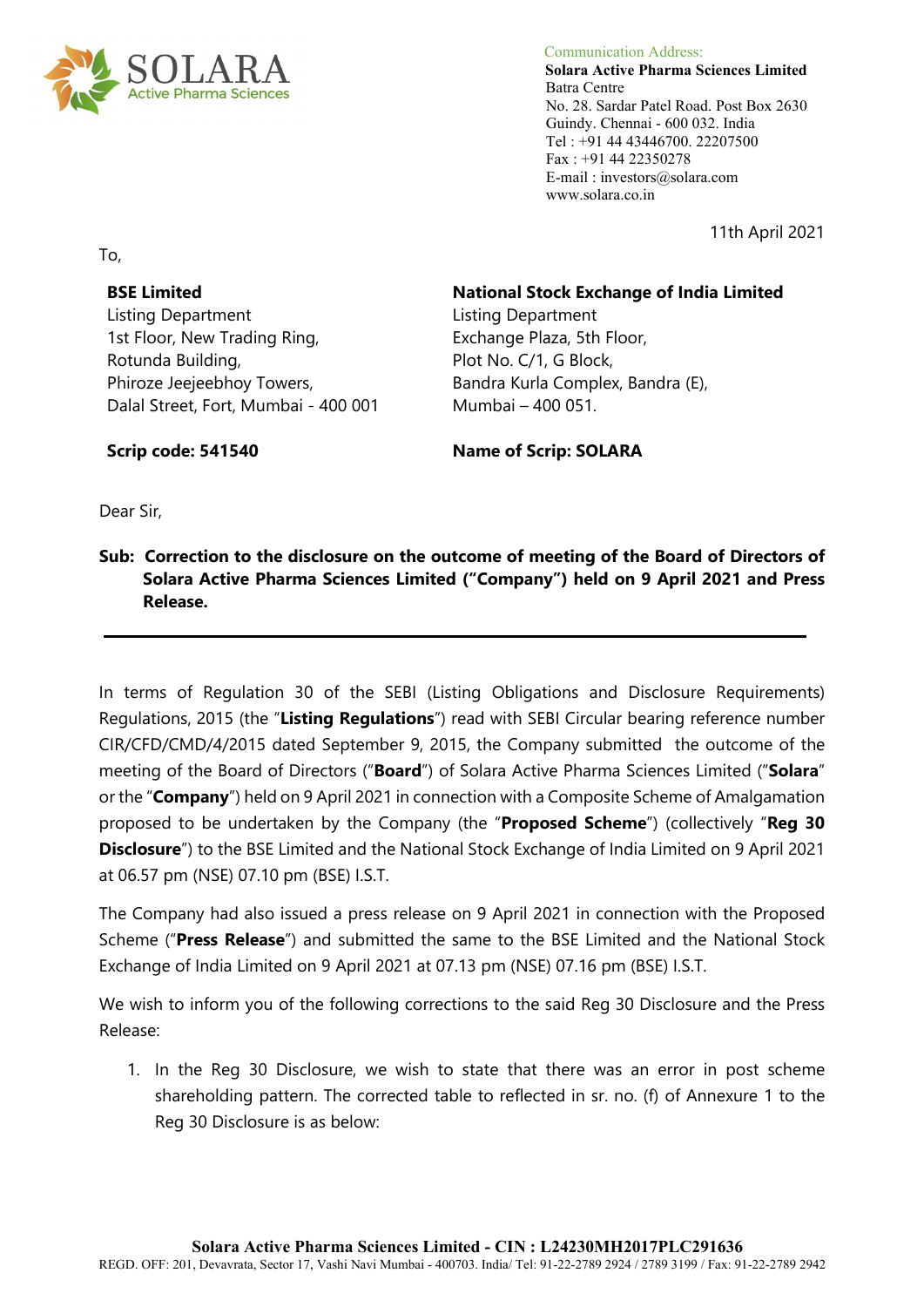

 Communication Address: **Solara Active Pharma Sciences Limited** Batra Centre No. 28. Sardar Patel Road. Post Box 2630 Guindy. Chennai - 600 032. India Tel : +91 44 43446700. 22207500 Fax : +91 44 22350278 E-mail : investors@solara.com www.solara.co.in

|                                   | <b>Pre-Scheme</b> |                    | <b>Post Scheme</b> |                       |  |
|-----------------------------------|-------------------|--------------------|--------------------|-----------------------|--|
| <b>Category</b>                   | No. of<br>shares  | % share<br>holding | No. of shares      | ℅<br>share<br>holding |  |
| Promoter<br>and<br>Promoter Group | 1,52,95,287       | 42.57%             | 2,71,47,878        | 55.15%                |  |
| Public                            | 2,06,34,480       | 57.43%             | 2,20,76,689        | 44.85%                |  |
| Non-Promoter<br>Non Public        |                   |                    |                    |                       |  |
| Total                             | 3,59,29,767       | 100%               | 4,92,24,567        | 100%                  |  |

Accordingly, please find attached the revised disclosure (Annexure -1).

- 2. On page 2 of the Press Release under the heading "Merger Scheme details" bullet point 3 will read as follows:
	- Post-Merger, Promoter group holding shall be 55.15% and public holding shall be 44.85%

Accordingly, please find attached the Press Release (Annexure -2).

This is for your information and record.

Thanking you, Yours faithfully, For and on behalf of **Solara Active Pharma Sciences Limited** 

 $\frac{1}{2}$ 

Mr. Murali Krishna Company Secretary Encl: A/a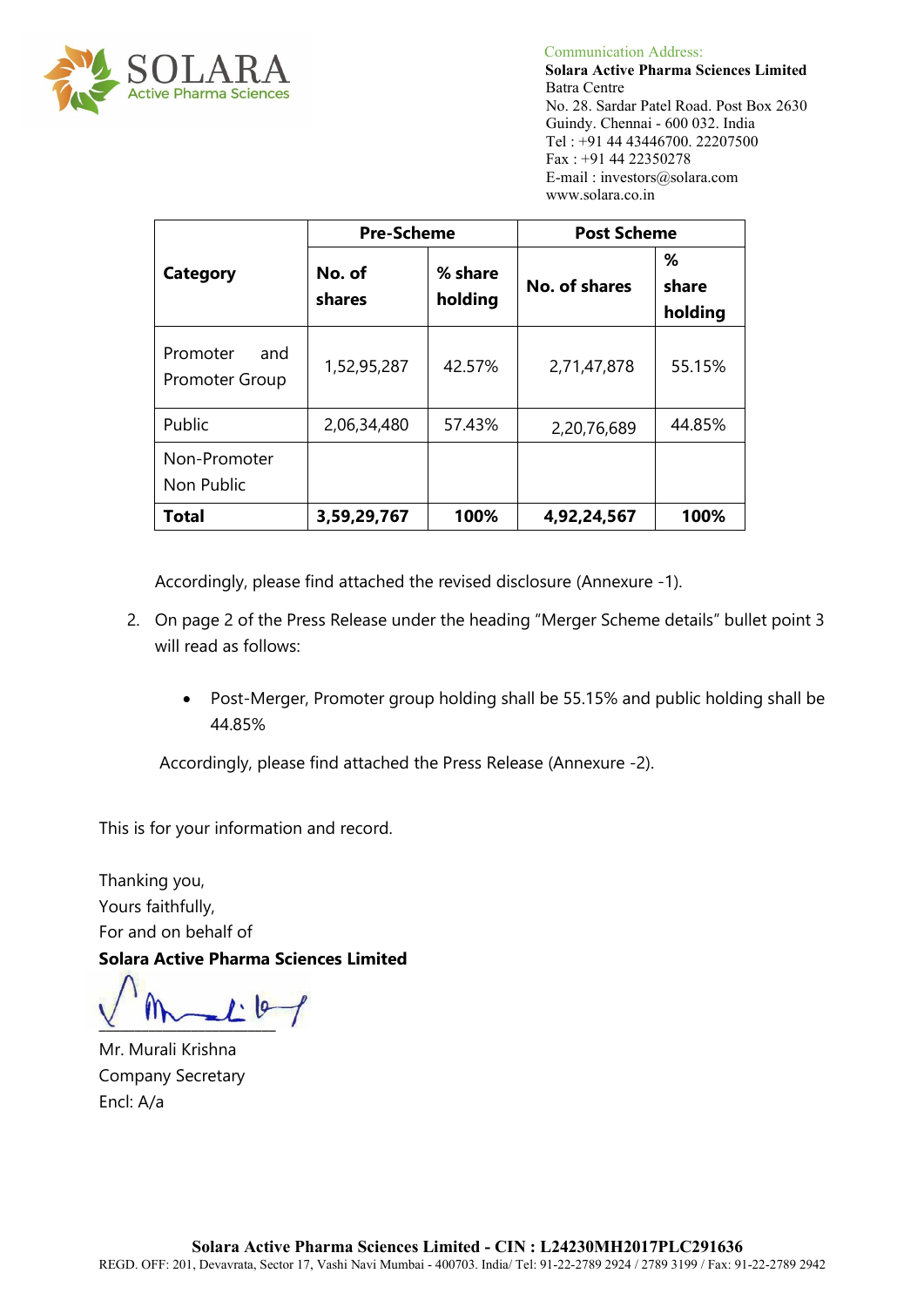

 Communication Address: **Solara Active Pharma Sciences Limited** No. 28. Sardar Patel Road. Post Box 2630 Guindy. Chennai - 600 032. India Tel : +91 44 43446700. 22207500 Fax : +91 44 22350278 E-mail : investors@solara.com www.solara.co.in

#### **Annexure – I**

# **Disclosures regarding the proposed Composite Scheme of Amalgamation**

| Sr. | <b>Particulars</b>                                                                                                                    | <b>Details</b>                                                                                                                                                                                                                                                                                                                                                                                                                                                                                                        |              |                  |  |
|-----|---------------------------------------------------------------------------------------------------------------------------------------|-----------------------------------------------------------------------------------------------------------------------------------------------------------------------------------------------------------------------------------------------------------------------------------------------------------------------------------------------------------------------------------------------------------------------------------------------------------------------------------------------------------------------|--------------|------------------|--|
| No. |                                                                                                                                       |                                                                                                                                                                                                                                                                                                                                                                                                                                                                                                                       |              |                  |  |
| a)  | entities<br>of the<br>Name<br>forming<br>of<br>the<br>part<br>amalgamation/merger,<br>details in brief such as<br>size, turnover, etc | This Scheme is a Composite Scheme of Amalgamation<br>("Scheme") involving:<br>1. Solara Active Pharma Sciences Limited ("Company" or<br>"Solara" or "Amalgamated Company"). It is Listed on BSE<br>and NSE;<br>Aurore Life Science Private Limited ("Aurore Life Science"<br>2.<br>or "Amalgamating Company 1");<br>Empyrean Lifesciences Private Limited ("Empyrean" or<br>3.<br>"Amalgamating Company 2"); and<br>Hydra Active Pharma Sciences Private Limited ("Hydra" or<br>4.<br><b>Amalgamating Company 3).</b> |              |                  |  |
|     |                                                                                                                                       | Set out below is the net-worth and total income for the 9<br>months period ended 31 <sup>st</sup> December 2020 of the entities<br>involved in the Scheme - (Amount in INR Crores)                                                                                                                                                                                                                                                                                                                                    |              |                  |  |
|     |                                                                                                                                       | <b>Particulars</b><br><b>Total Income</b>                                                                                                                                                                                                                                                                                                                                                                                                                                                                             |              | <b>Net Worth</b> |  |
|     |                                                                                                                                       |                                                                                                                                                                                                                                                                                                                                                                                                                                                                                                                       | (Standalone) | (Standalone)     |  |
|     |                                                                                                                                       | Solara*                                                                                                                                                                                                                                                                                                                                                                                                                                                                                                               | 1,191.22     | 1532.74          |  |
|     |                                                                                                                                       | Aurore Life Science*                                                                                                                                                                                                                                                                                                                                                                                                                                                                                                  | 371.50       | 189.47           |  |
|     |                                                                                                                                       | Empyrean*                                                                                                                                                                                                                                                                                                                                                                                                                                                                                                             | 5.36         | (1.11)           |  |
|     |                                                                                                                                       | Hydra                                                                                                                                                                                                                                                                                                                                                                                                                                                                                                                 | 0.62         | 77.37            |  |
|     |                                                                                                                                       | * Limited reviewed by the Auditor                                                                                                                                                                                                                                                                                                                                                                                                                                                                                     |              |                  |  |
| b)  | Whether the transaction<br>would fall within the<br>related transactions? If<br>Yes, whether the same is<br>done at "Arm's Length"    | The proposed Scheme does not fall within the purview of<br>related party transactions in terms of exemption granted under<br>General Circular No. 30/2014 dated 17 <sup>th</sup> July 2014 issued by the<br>Ministry of Corporate Affairs since the Scheme is under<br>Sections 230 to 232 of the Companies Act, 2013 and is subject<br>to the sanction of the National Company Law Tribunal and<br>provisions of Section 188 of the Companies Act, 2013 are not<br>applicable.                                       |              |                  |  |
|     |                                                                                                                                       | The companies involved in the Scheme have following<br>relationship with each other-<br>Karuna Business Solutions LLP is a common promoter in<br>Solara and Hydra holding 7.83% and 27.40% stake in                                                                                                                                                                                                                                                                                                                   |              |                  |  |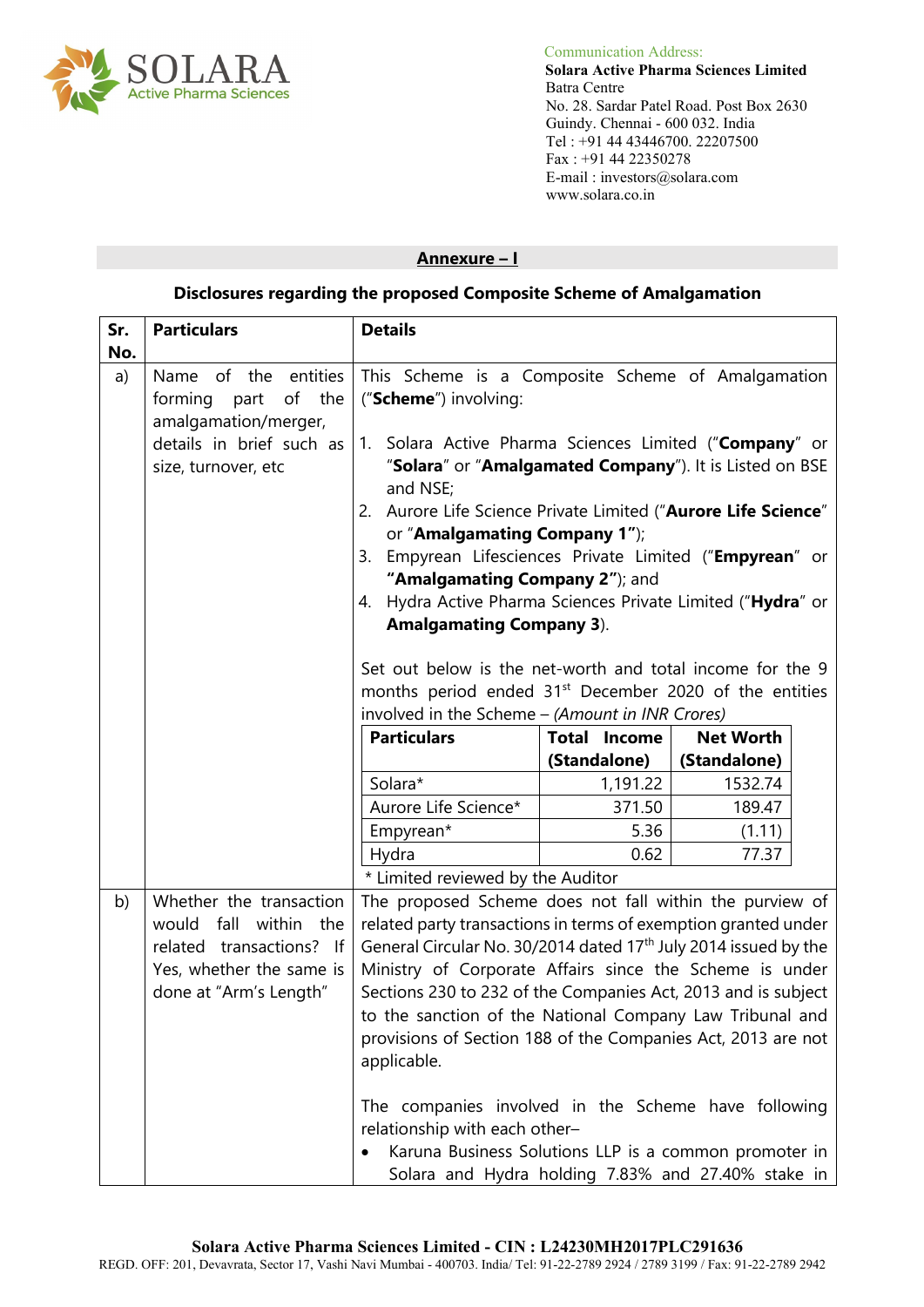

|              |                                                | respective companies.<br>Hydra holds 61.65% stake in Aurore Life Science.<br>Empyrean is a wholly owned subsidiary of Aurore Life<br>$\bullet$<br>Science.<br>Pursuant to the scheme, Solara would issue consideration by<br>way of equity shares as recommended by the Board relying on<br>the Report on recommendation of fair share exchange ratio<br>obtained from Niranjan Kumar, Registered Valuer - Securities<br>or Financial Assets, a Registered Valuer and Fairness opinion<br>on the said valuation report is obtained from ICICI Securities<br>Limited.                                                                                                                                                                                                                                                                                             |                                                                                                                                                                                                                                              |  |
|--------------|------------------------------------------------|------------------------------------------------------------------------------------------------------------------------------------------------------------------------------------------------------------------------------------------------------------------------------------------------------------------------------------------------------------------------------------------------------------------------------------------------------------------------------------------------------------------------------------------------------------------------------------------------------------------------------------------------------------------------------------------------------------------------------------------------------------------------------------------------------------------------------------------------------------------|----------------------------------------------------------------------------------------------------------------------------------------------------------------------------------------------------------------------------------------------|--|
| $\mathsf{C}$ | Area of Business of the                        | <b>Business</b><br><b>Company</b>                                                                                                                                                                                                                                                                                                                                                                                                                                                                                                                                                                                                                                                                                                                                                                                                                                |                                                                                                                                                                                                                                              |  |
|              | entity(ies)                                    | Solara                                                                                                                                                                                                                                                                                                                                                                                                                                                                                                                                                                                                                                                                                                                                                                                                                                                           | Solara is engaged in the business of<br>manufacturing and development of Active<br>Pharmaceutical Ingredients ('API') and also<br>Contract<br>Manufacturing<br>offers<br>and<br>Development<br>Services<br>global<br>to<br>the<br>companies. |  |
|              |                                                | Aurore Life Science is engaged in the business<br>Aurore Life<br>Science<br>of developing wide range of generic<br>pharmaceutical products.                                                                                                                                                                                                                                                                                                                                                                                                                                                                                                                                                                                                                                                                                                                      |                                                                                                                                                                                                                                              |  |
|              |                                                | Empyrean is a wholly owned subsidiary of<br>Empyrean<br>Aurore Life Science and is engaged in the<br>pharmaceutical business.                                                                                                                                                                                                                                                                                                                                                                                                                                                                                                                                                                                                                                                                                                                                    |                                                                                                                                                                                                                                              |  |
|              |                                                | Hydra                                                                                                                                                                                                                                                                                                                                                                                                                                                                                                                                                                                                                                                                                                                                                                                                                                                            | Hydra is engaged in pharmaceutical business<br>through its subsidiary company Aurore Life<br>Science where in it holds 61.65% stake.                                                                                                         |  |
| d)           | Rationale<br>for<br>the<br>Amalgamation/Merger | The Transferor Companies and the Transferee Company are<br>engaged in similar lines of business and complement each<br>other. With an intend to expand the business and achieve<br>larger product portfolio, economies of scale, efficiency,<br>optimisation of logistic and distribution network and other<br>related economies by consolidating the business operations<br>being managed by different management teams, the Board of<br>Directors of the Transferor Companies and Transferee<br>Company proposes to consolidate the business of Transferor<br>Companies with the Transferee Company. The proposed<br>amalgamation of Transferor Companies with Transferee<br>Company would inter alia have the following benefits:<br>1. The amalgamation will enable the consolidation of the API<br>business of the Transferor Companies with the Transferee |                                                                                                                                                                                                                                              |  |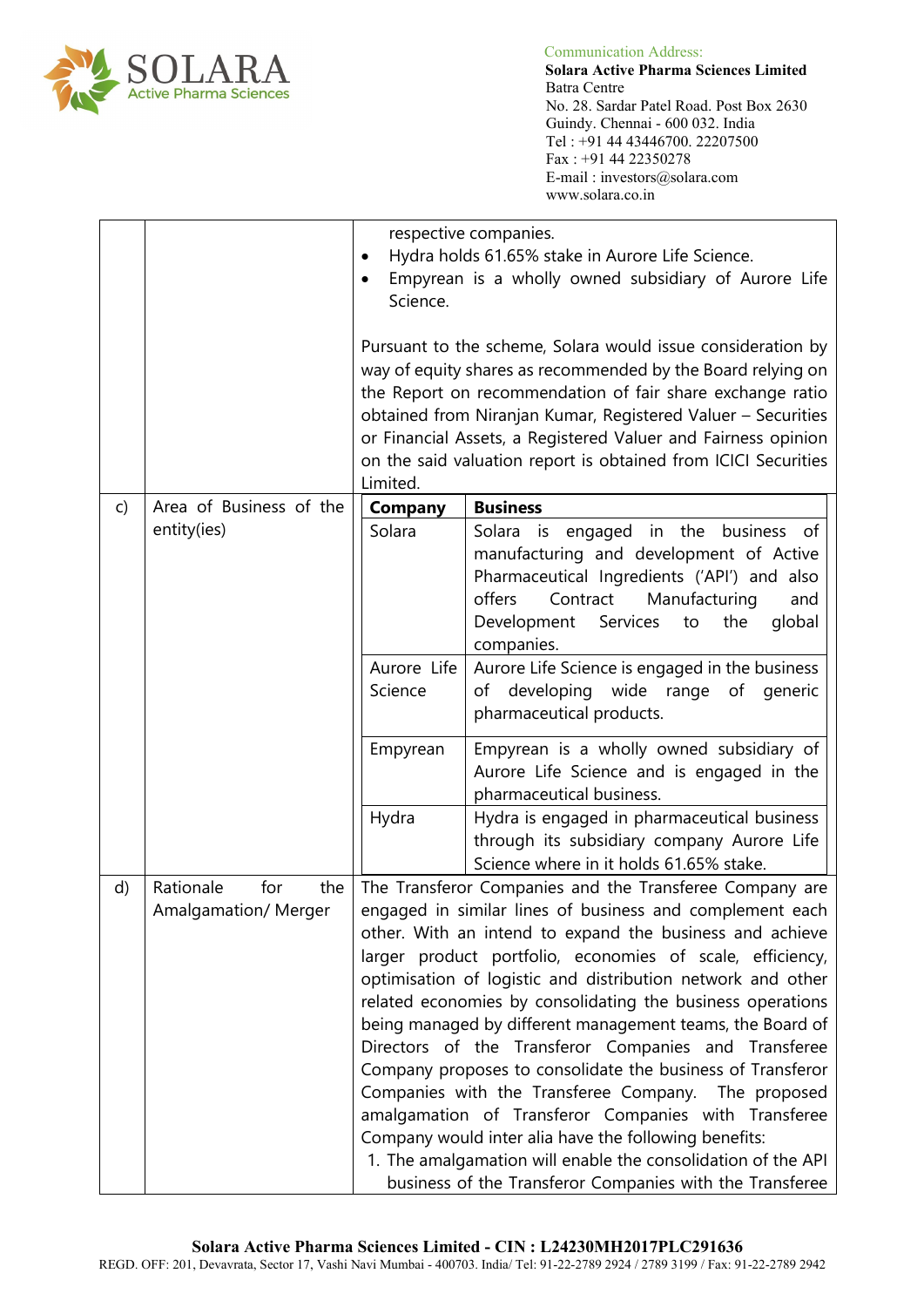

 Communication Address: **Solara Active Pharma Sciences Limited** No. 28. Sardar Patel Road. Post Box 2630 Guindy. Chennai - 600 032. India Tel : +91 44 43446700. 22207500 Fax : +91 44 22350278 E-mail : investors@solara.com www.solara.co.in

| Company and would create one of the largest API players<br>in the industry and will facilitate in focused growth,<br>operational efficiency, integration synergies and better<br>supervision of the business.<br>2. The amalgamation would enable to enhance business<br>potential and increased capability to offer a wider portfolio<br>of products with a diversified resource base and deeper<br>client relationships. |
|----------------------------------------------------------------------------------------------------------------------------------------------------------------------------------------------------------------------------------------------------------------------------------------------------------------------------------------------------------------------------------------------------------------------------|
| 3. The amalgamation will significantly de-risk operations with<br>the combined entity having eight manufacturing facilities,<br>three Research & Development Centers and footprint in 75<br>+ countries enabling a wider market reach and customer<br>offerings.                                                                                                                                                           |
| 4. Would have improved organizational capability and<br>leadership, arising from the pooling of human capital who<br>have the diverse skills, talent and vast experience to<br>compete successfully in an increasingly competitive<br>industry.                                                                                                                                                                            |
| 5. Would enable greater access to different market segments<br>in conduct of its business and addition of new products in<br>the portfolio would improve the competitive position of the<br>combined entity.                                                                                                                                                                                                               |
| amalgamation would add new Research and<br>6. The<br>Development capabilities, new products pipeline and<br>capabilities and would also bring in large Contract Research<br>Manufacturing ('CRAMS')<br>business<br>innovator<br>and<br>relationship.                                                                                                                                                                       |
| 7. The proposed consolidation would result in financial<br>resources being efficiently merged and pooled leading to<br>more effective and centralized management of funds,<br>greater economies of scale, stronger base for future growth<br>and reduction of administrative overheads.                                                                                                                                    |
| 8. Further, the synergies arising out of consolidation of<br>business will lead to enhancement of net worth of the<br>combined business and enhancement in earnings and cash<br>flow would optimize the value of the Transferee Company<br>and enhance the shareholder's value.                                                                                                                                            |
| 9. Moreover, the amalgamation of Transferor Companies with<br>the Transferee Company is expected to increase the long-<br>term value for all the shareholders. Further, the public<br>shareholders of the Transferee Company will have an<br>opportunity to participate in the profit and growth of the                                                                                                                    |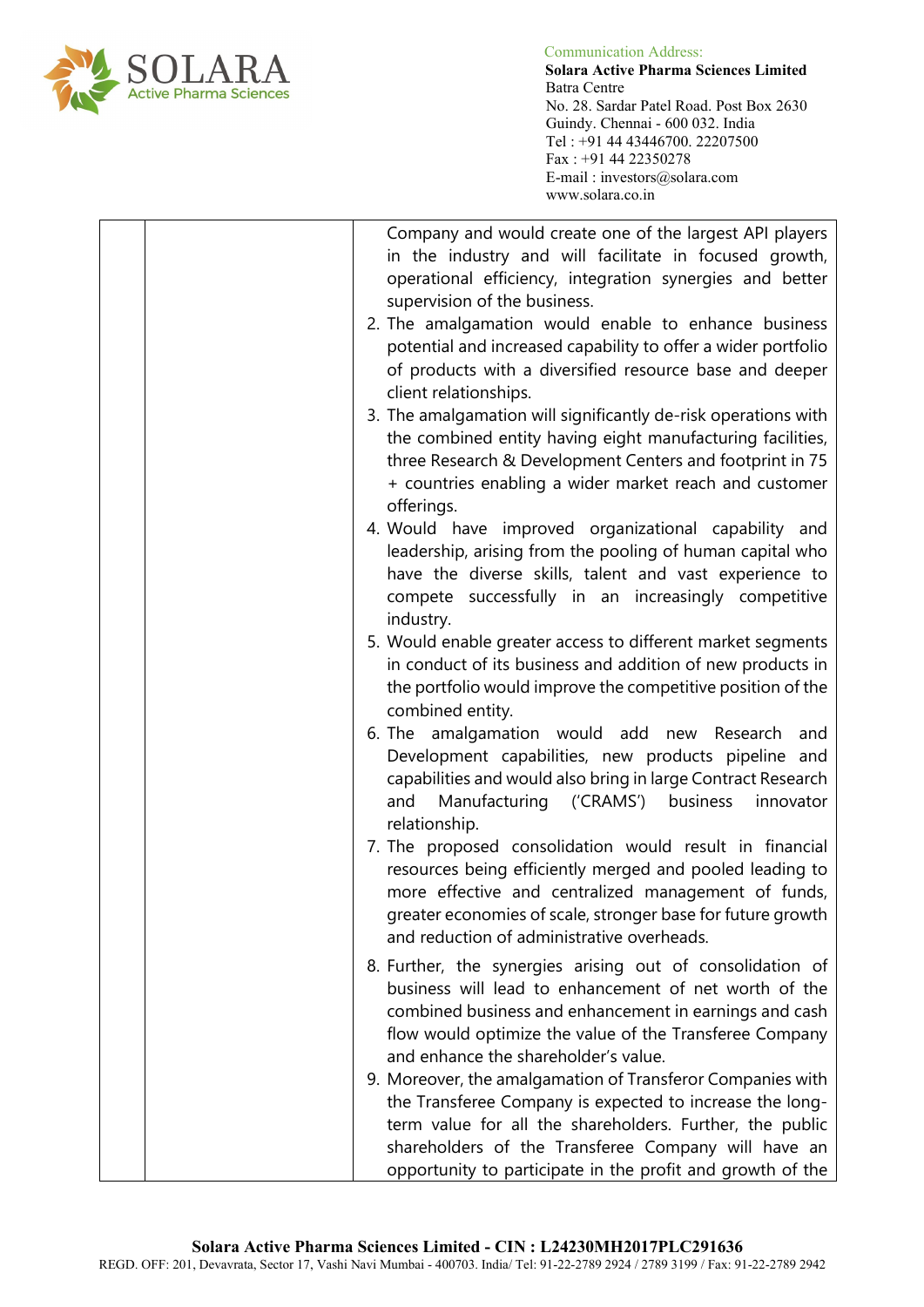

 **Solara Active Pharma Sciences Limited** Batra Centre No. 28. Sardar Patel Road. Post Box 2630 Guindy. Chennai - 600 032. India Tel : +91 44 43446700. 22207500 Fax : +91 44 22350278 E-mail : investors@solara.com www.solara.co.in

|    |                                                                                                                                                                                                                        | businesses of Transferor Companies which are currently<br>unlisted.                                                                                                                                                                                                                                                                    |                                         |                    |                  |                    |
|----|------------------------------------------------------------------------------------------------------------------------------------------------------------------------------------------------------------------------|----------------------------------------------------------------------------------------------------------------------------------------------------------------------------------------------------------------------------------------------------------------------------------------------------------------------------------------|-----------------------------------------|--------------------|------------------|--------------------|
| e) | of<br>cash<br>In.<br>case<br>consideration -                                                                                                                                                                           | There is no cash consideration involved in the Scheme.                                                                                                                                                                                                                                                                                 |                                         |                    |                  |                    |
|    | otherwise<br>amount<br>or<br>share exchange ratio;                                                                                                                                                                     | To the shareholders of Transferor Company 1:<br>1,298 (One Thousand Two Hundred and Ninety Eight) equity<br>shares of Transferee Company having face value of INR 10<br>(Ten) each fully paid up for every 10,000 (Ten Thousand)<br>equity shares held in Transferor Company 1 having face value<br>of INR 10 (Ten) each fully paid up |                                         |                    |                  |                    |
|    |                                                                                                                                                                                                                        | To the shareholders of Transferor Company 2:<br>Since the entire share capital of Transferor Company 2 shall<br>be held by the Company upon amalgamation of Transferor<br>Company 1 with the Company, no shares shall be issued<br>pursuant to amalgamation of Transferor Company 2 with the<br>Company                                |                                         |                    |                  |                    |
|    |                                                                                                                                                                                                                        | To the shareholders of Transferor Company 3:<br>884 (Eight Hundred and Eighty Four) equity shares of<br>Transferee Company having face value of INR 10 (Ten) each<br>fully paid up for every 10,000 (Ten Thousand) equity shares<br>held in Transferor Company 3 having face value of INR 10<br>(Ten) each fully paid up               |                                         |                    |                  |                    |
| f) | Brief details of change in<br>shareholding pattern (if                                                                                                                                                                 |                                                                                                                                                                                                                                                                                                                                        | Change in shareholding of Solara:       |                    |                  |                    |
|    | any) of listed entity                                                                                                                                                                                                  | <b>Category</b>                                                                                                                                                                                                                                                                                                                        | <b>Pre-Scheme</b><br><b>Post-Scheme</b> |                    |                  |                    |
|    |                                                                                                                                                                                                                        |                                                                                                                                                                                                                                                                                                                                        | No. of shares                           | % share<br>holding | No. of<br>shares | % share<br>holding |
|    |                                                                                                                                                                                                                        | Promoter<br>and<br>Promoter<br>Group                                                                                                                                                                                                                                                                                                   | 1,52,95,287                             | 42.57%             | 2,71,47,878      | 55.15%             |
|    |                                                                                                                                                                                                                        | Public                                                                                                                                                                                                                                                                                                                                 | 2,06,34,480*                            | 57.43%             | 2,20,76,689      | 44.85%             |
|    |                                                                                                                                                                                                                        | Non-<br>Promoter<br>Non<br>Public                                                                                                                                                                                                                                                                                                      |                                         |                    |                  |                    |
|    |                                                                                                                                                                                                                        | <b>Total</b>                                                                                                                                                                                                                                                                                                                           | 3,59,29,767                             | 100%               | 4,92,24,567      | 100%               |
|    | *Application filed with Stock exchanges for reclassification of share holding of<br>Sequent Scientific Limited from Promoter group to Public category, awaiting<br>approval the holdings are shown in public category. |                                                                                                                                                                                                                                                                                                                                        |                                         |                    |                  |                    |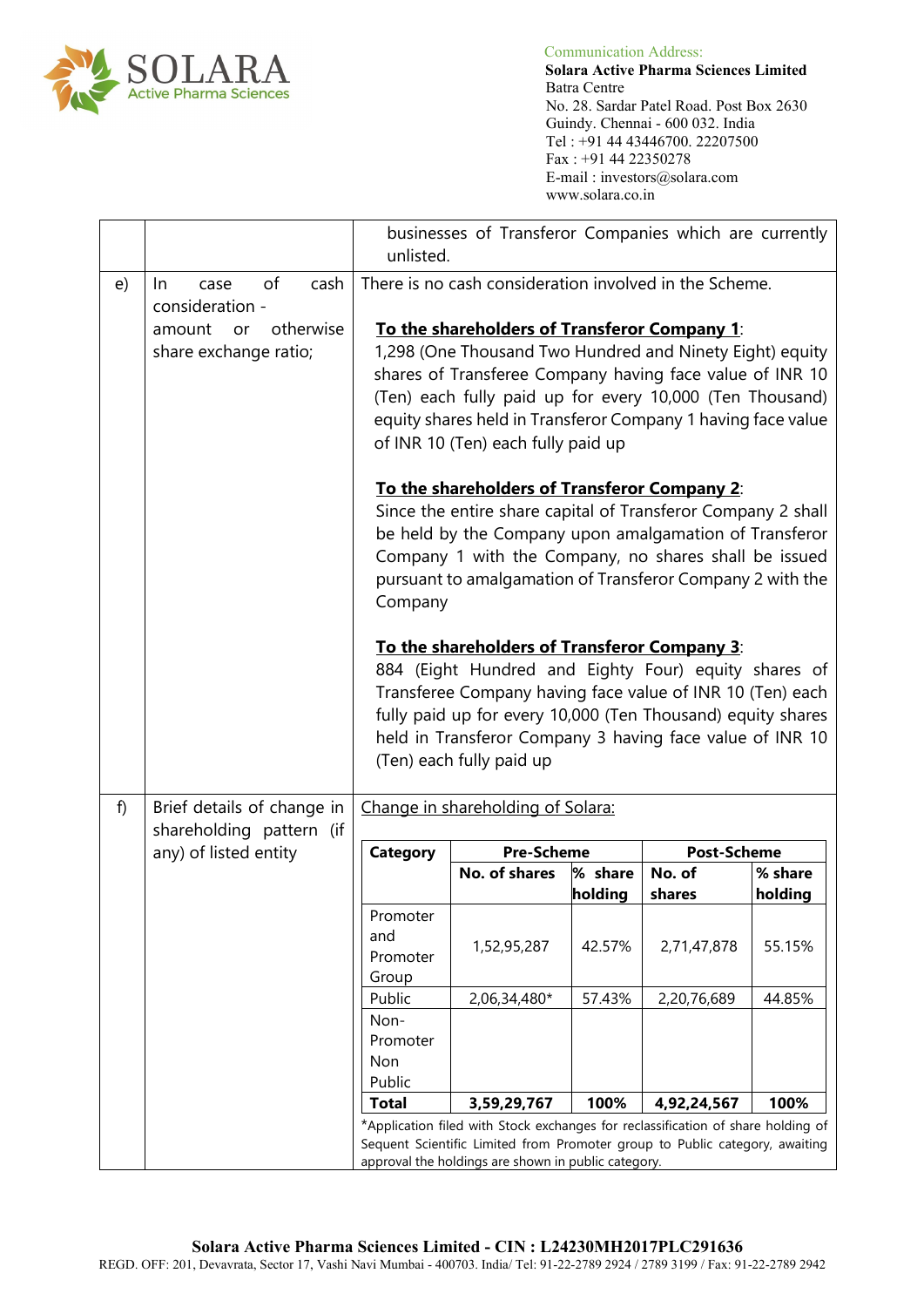

[WWW.SOLARA.CO.IN](http://www.solara.co.in/) | BSE:541540 NSE: SOLARA BLOOMBERG: SOLARA: IN | SECTOR: PHARMACEUTICALS

# **Solara Active Pharma (Solara) and Aurore Life Sciences Limited (Aurore) combine to create second largest Pure Play API / CRAMs company in India**

- » **Aurore to merge with Solara in an all-stock transaction**
- » **Aurore Shareholders shall have 27% Equity holding in Solara Merged entity**
- » **Merger is EPS accretive from FY22 and enhances key financial ratios**

**Mumbai, India – April 9, 2021:** The Board of Directors of Solara Active Pharma Sciences Limited ("Solara") today accepted the recommendations of the Committee of Independent Directors and Audit Committee and approved the amalgamation of Aurore, Empyrean and Hydra with Solara. The combination creates a pure play API company of scale with strong presence in Regulated Markets, Emerging Markets, a broad product portfolio, robust operations infrastructure, excellent R&D capabilities and clear synergies to further accelerate growth for the combined entity.

The merger is EPS accretive to Solara and will enhance other important financial ratios for Solara. The merger is in line with Solara's strategy of accelerating growth via appropriate inorganic actions. The combined entity will have the scale of market presence and product portfolio combined with robust manufacturing and R&D infrastructure to grow into a leading global pure play API and CRAMS company.

#### **Strategic Rationale of the Merger:**

- The combination significantly enhances the product portfolio of the combined entity
- Addition of 2 sites (one of them USFDA approved) will enable creation of additional sourcing locations for key products for our customers, further underlining reliability of supply
- Merged entity will leverage the strong R&D investments bringing more products to market with improved time to market
- The merger will add scale and capabilities to the existing CRAMS business of Solara and will aid in accelerated growth of this business
- The merger will lead to significant synergistic opportunities in operations and cost savings through economies of scale
- The merger creates a leading pure play API player with a global market presence, diverse product portfolio and strong customer relationships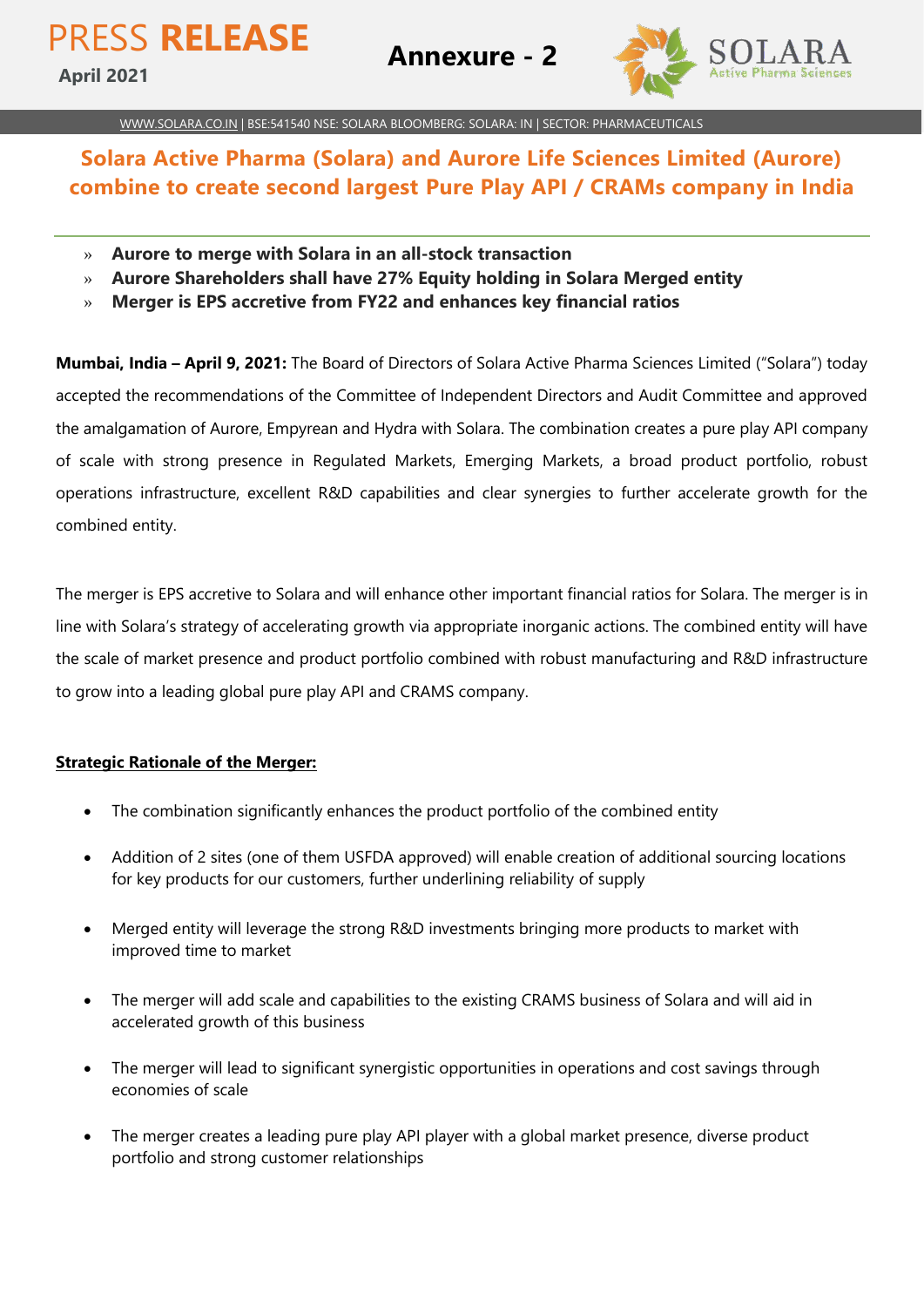

#### Commenting on the performance, **Bharath Sesha,** the MD & CEO of Solara stated

*"As Solara continues its journey towards accelerated growth, the combination with Aurore is a significant boost. The two entities complement each other on product portfolio, geographical presence and customers while amplifying the strengths on world class quality systems, strong R&D capabilities and robust manufacturing infrastructure. The combination will provide a compelling value proposition for both our generic API s and CRAMS customers and exciting opportunities for the talented teams to grow with the company. I am excited to*  leverage the entrepreneurial growth mindset that Raj and his team bring to further add to the significant *strengths that Solara has. I welcome the entire Aurore team and look forward to working together to create a customer focused organization with passionate and engaged employees".*

## Commenting on the performance, **Rajender Rao Juvvadi,** the MD of Aurore, stated

"In a very short span of time Aurore has reached critical size and an inflection point and needs additional *capacity and capital to grow to the next level being an important API player. The merger with Solara creates an opportunity to meet these aspirations and helps in achieving the desire of being one of the most dominant API players. The merged entity provides a platform to combine the advantages of scale with a lean and cost-efficient unique product development ability. Aurore's R&D ability and speed of validations, filings and continuing product portfolio creation would enable the merged entity substantially scale up and underpin its pure play*  presence. The merger will enhance customer confidence in the ability of the combined entity to deliver the *product range under backing of quality infrastructure and enable a broader global customer footprint. The combined impact on aggregation of strengths would significantly enhance shareholder value".*

#### **Merger Scheme details**

- Shareholders of Aurore Life Sciences Private Limited and Hydra Active Pharma Sciences Private Limited shall be issued 1,32,94,800 equity shares of Solara Active Pharma Sciences Limited. Pursuant to which, the shareholders of the Transferor Companies would have 27% stake in Solara Active Pharma Sciences Limited.
- With this merger, Aurore Life Science Private Limited, Empyrean Lifesciences Private Limited and Hydra Active Pharma Sciences Private Limited shall be merged into Solara Active Pharma Sciences Limited and post-merger, Solara will hold 67% stake in Aurore Pharmaceuticals Private Limited.
- Post-Merger, Promoter group holding shall be 55.15% and public holding shall be 44.85%
- The Appointed Date for the merger would be  $1<sup>st</sup>$  April, 2021 and the merger process is expected to be completed in Q4 FY 2021-22.
- The merger is subject to certain conditions including approvals from stock exchanges, SEBI, shareholders, creditors, jurisdictional National Company Law Tribunal and other applicable statutory authorities.

## **Advisors for the proposed Transaction**

Project Manager and Transaction Advisor - Transaction Square LLP, Share Exchange Ratio Report - Niranjan Kumar, Registered Valuer – Financial Securities or Assets (affiliate of Transaction Square LLP)

Fairness Opinion on the Share Exchange Ratio Report – ICICI Securities Limited Legal Advisors – DSK Legal and Anagram Partners Finance Due Diligence - Ernst and Young Tax Due Diligence - Transaction Square LLP Legal Due Diligence - J Sagar Associates

Solara and Aurore will be hosting an investor / analyst meet at **9.00 A.M. on Monday April 12, 2021** to discuss the transaction. Investor presentation shall be uploaded in company website before the call.